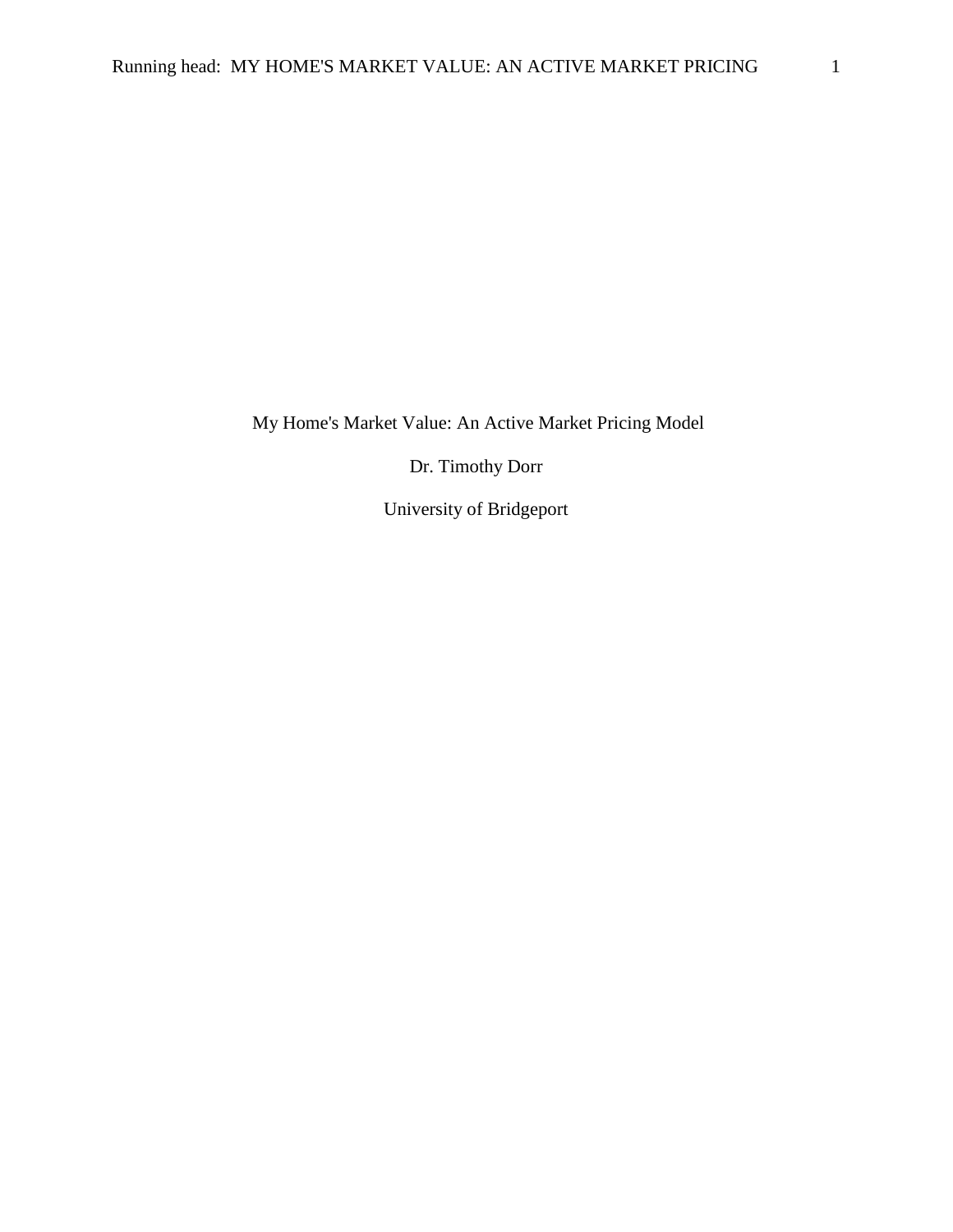# **Abstract**

The current US residential real estate market is recovering although price growth remains stagnant. The non-linear pricing model examined represents a first investigation in the area of a single variable, polynomial correlation model. Using data from Easton, Connecticut demonstrated that when sellers set initial prices outside of a computed 95% confidence interval for similar properties no offers are forthcoming prior to asking price reductions and offered properties remain on the market longer.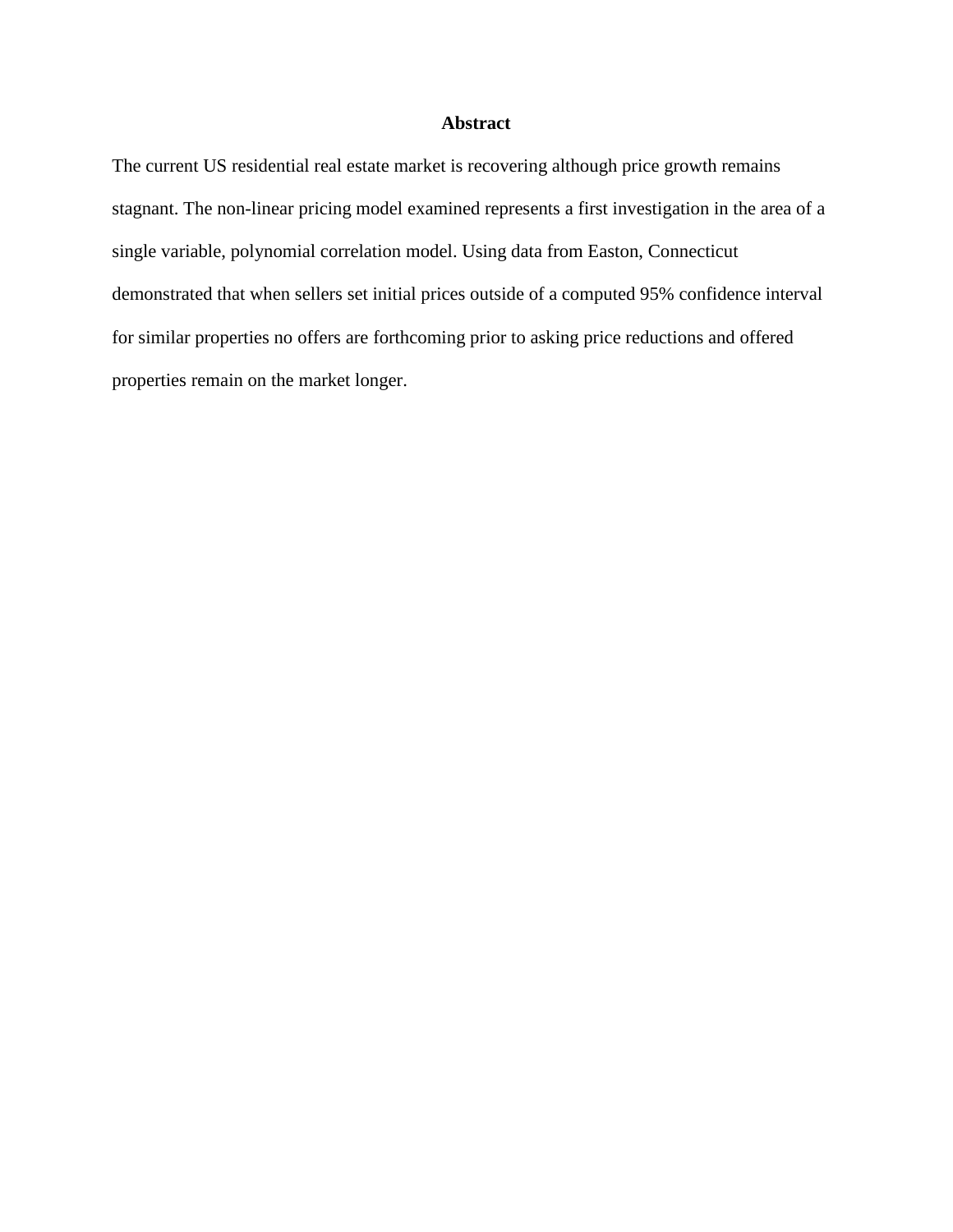#### My Home's Market Value: An Active Market Pricing Model

Starting around 1965 national home ownership and occupancy rates grew on a positive basis (United States Census Bureau [Census], 2010). As a result, paying a premium on purchase was acceptable as the probability was high that the market would eventually 'catch up' to their pre-purchase valuation. Sellers' and buyers' agents had a high level of confidence that listings would continue to sell in a reasonable time frame. Linear models for residential real estate valuations were widely acceptable to all parties.

Between 2005 and 2008 owner occupancy flattened and then declined following the Great Recession of 2008 (Census, 2010). The immediate effect of the 2008 financial crisis on residential real estate was to lower market valuations from 10% to 50% depending on the geographic location (Census, 2010). Sellers either withdrew from the market or rented their properties to avoid realizing a loss on sale and buyers stayed out of the market not wanting to overpay for a property that could continue to lose value (National Association of Realtors [NAR], 2014).

Although the residential real estate market has stabilized in the five years following the financial crisis of 2008 the market remains generally depressed with price growth stagnant (NAR, 2014). Sellers remain reluctant to accept this market change as structural while buyers want to embrace the change and agents for the parties lack a pricing model to reduce the time gap as measured in Days on Market [DOM]. This results in increasing costs for sellers and agents while reducing the opportunity risk of waiting for buyers as properties remain active for longer periods versus the pre-2008 market. In turn forecasting an initial asking price using traditional hedonic pricing models is problematic: buyers have lost confidence in the market's future demand to offset a buyer purchase premium. It is timely to develop a residential real estate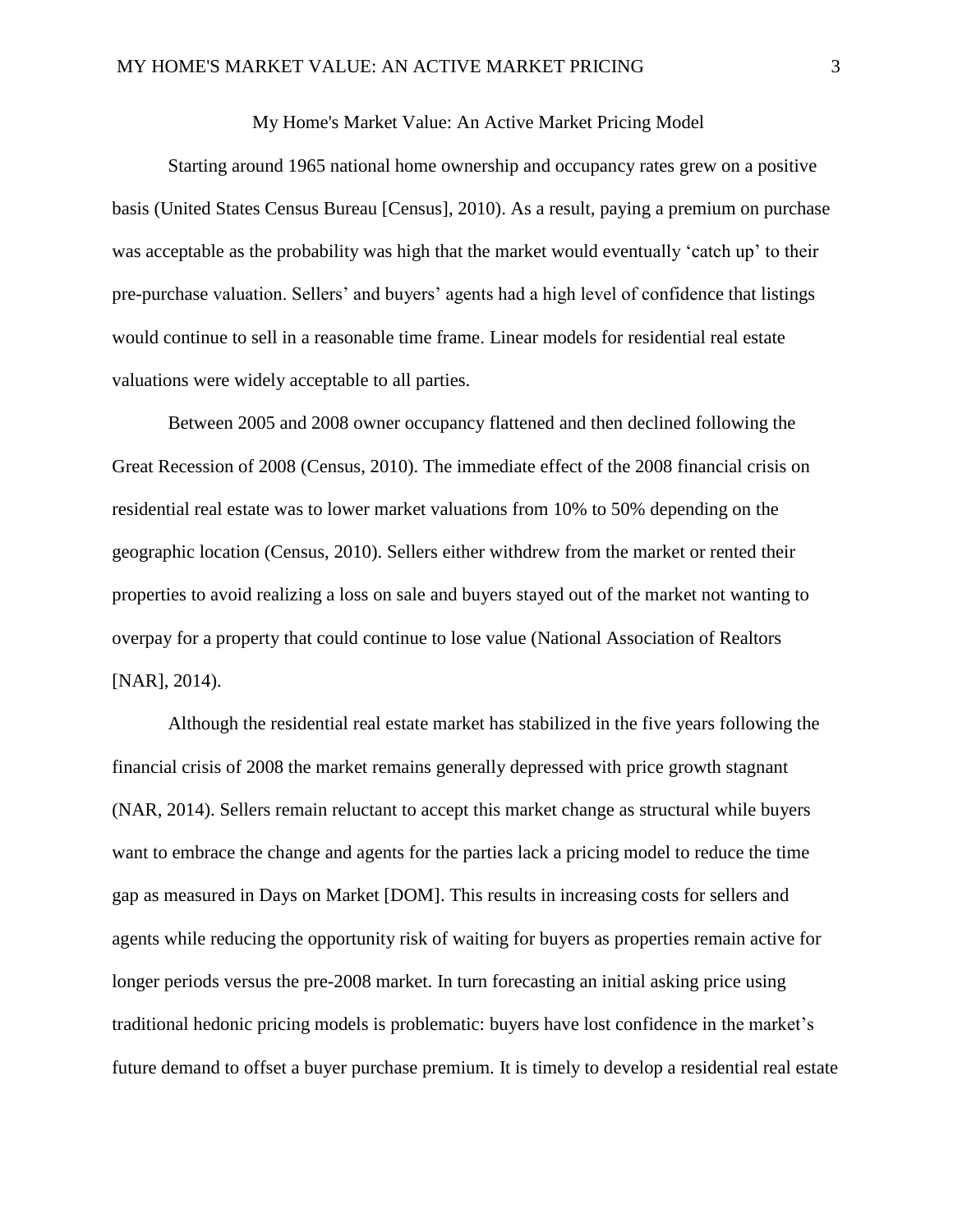pricing model that can offer guidance to sellers on the initial listing price and concurrently provide buyers with a measure of the potential premium they may pay.

#### **Modeling an Initial Asking Price**

The prevailing approach to developing an initial asking price for a residential sales offering is to apply some variation of a hedonic pricing model (Sirmans, Macpherson, & Zietz, 2005). Hedonic pricing models are based on the premise that the price of an item can be decomposed into its elements—internal or relating to the property and external relating to things such as the quality of the school or the air quality (Sirmans et al., 2005). As originally conceived hedonic modeling is based on decomposing a complex item into a subset of components that have individual market value. As such these variables could be measured and should be independent of each other (Sirmans et al., 2005).

### **Hedonic Model Applications**

While a residence can be decomposed into its parts such as a kitchen or a bedroom, a market does not exist for such decomposed items. Any value analysis leads to creating a set of dependent variables as a component's price is a function of other components such as total house size and neighborhood location. In using a multivariate hedonic approach, these dependent variables are included to build model explanation.

As a result of this variable dependence, these pricing models present artificially high measures of correlation. Research supports alternative correlation models given, investigations into spatial relevance superseding hedonic modeling variables (Smith, 2009), application of a paired repeat sales estimator as a hedonic model alternative (McMillen, 2012) and the finding that consumer sentiment is a significant exogenous variable in home pricing versus hedonic variables (Changha, Soydemir, & Tidwell, 2014).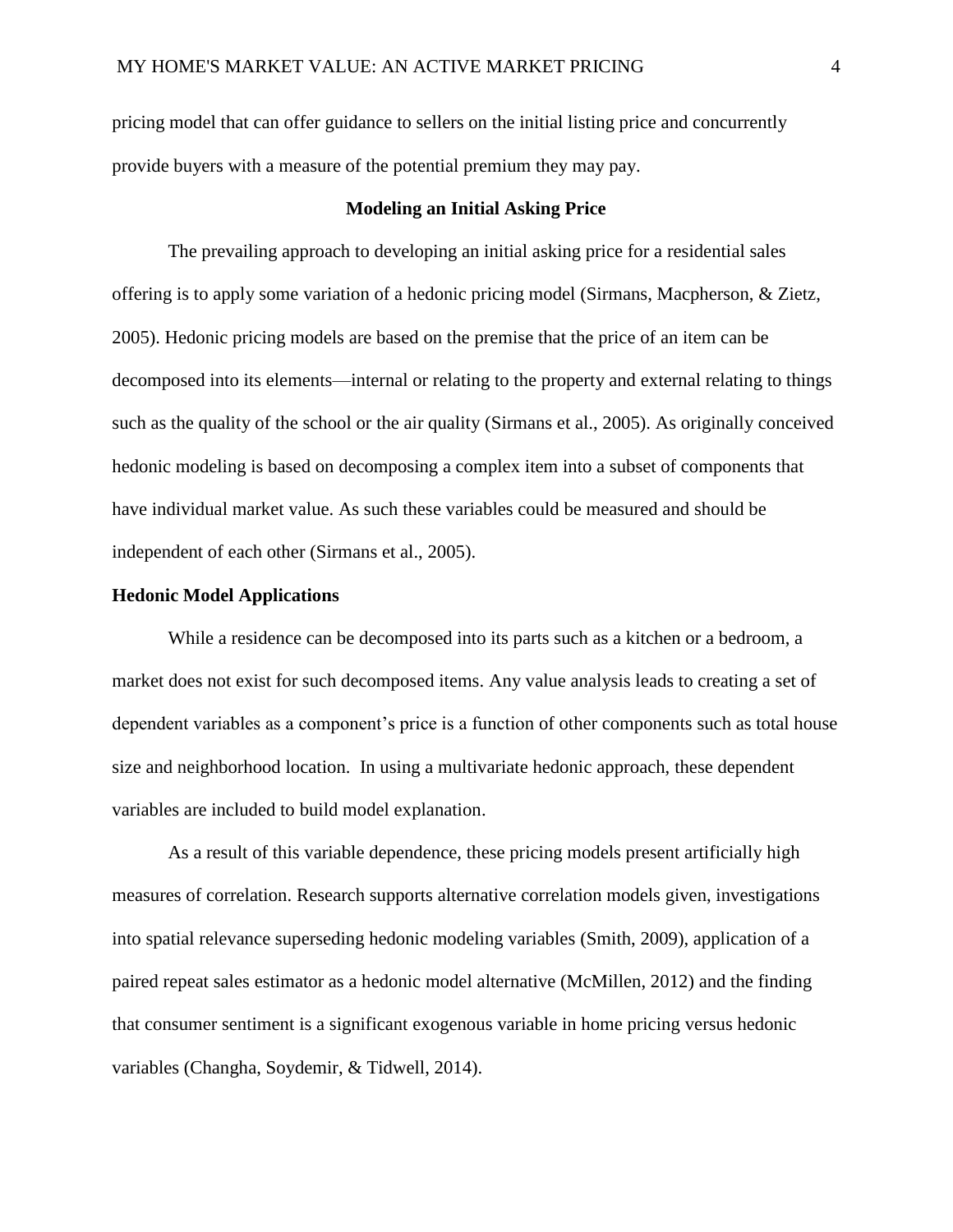**Hedonic model variables**. Although hedonic decomposition leads to sets of autocorrelated dependent variables it is significant to note that two variables—age and home size consistently emerge as the primary explainers for price variance in hedonic price modeling (Sirmans et al., 2005). Each variable can be controlled through a selection process that groups homes of similar age within a given locale. This moderates the effect of age on the model.

A community's general development process should also be incorporated. The growth of housing stock reflects the growth in the population and the state of the economy (NAR, 2014). During the second half of the  $20<sup>th</sup>$  century much of the housing stock growth occurred with multiple homes becoming available in tracts as developers met market needs. Such developments would offer home models that could accommodate families of between two and six members. Given that the value of a bedroom is dependent on family size in a decomposition of a house the value of the item would have wide variability. As a proxy for family accommodation square footage has the widest application (Forgey, 1996; Kluger & Miller, 1990).

#### **Initial Listing Price Strategies**

In modeling the home seller's search for a buyer it has been proposed that a Poisson distribution would be appropriate as buyers arrive at a certain rate (Rosenthal, 2011). This suggests that a link between an initial asking price and the DOM should exist however, it has not been clearly demonstrated. Yavas and Yang (1995) introduced a two-stage regression model that uses a hedonic approach in stage one. The authors found that sellers will routinely overprice their initial asking price due to market ignorance or naïve optimism, which leads to increased DOM. Concurrently the authors demonstrated that DOM could introduce a discounting factor into buyer negotiations once an initial asking price is subsequently reduced to the point that offers are forthcoming (Yavas & Yang, 1995).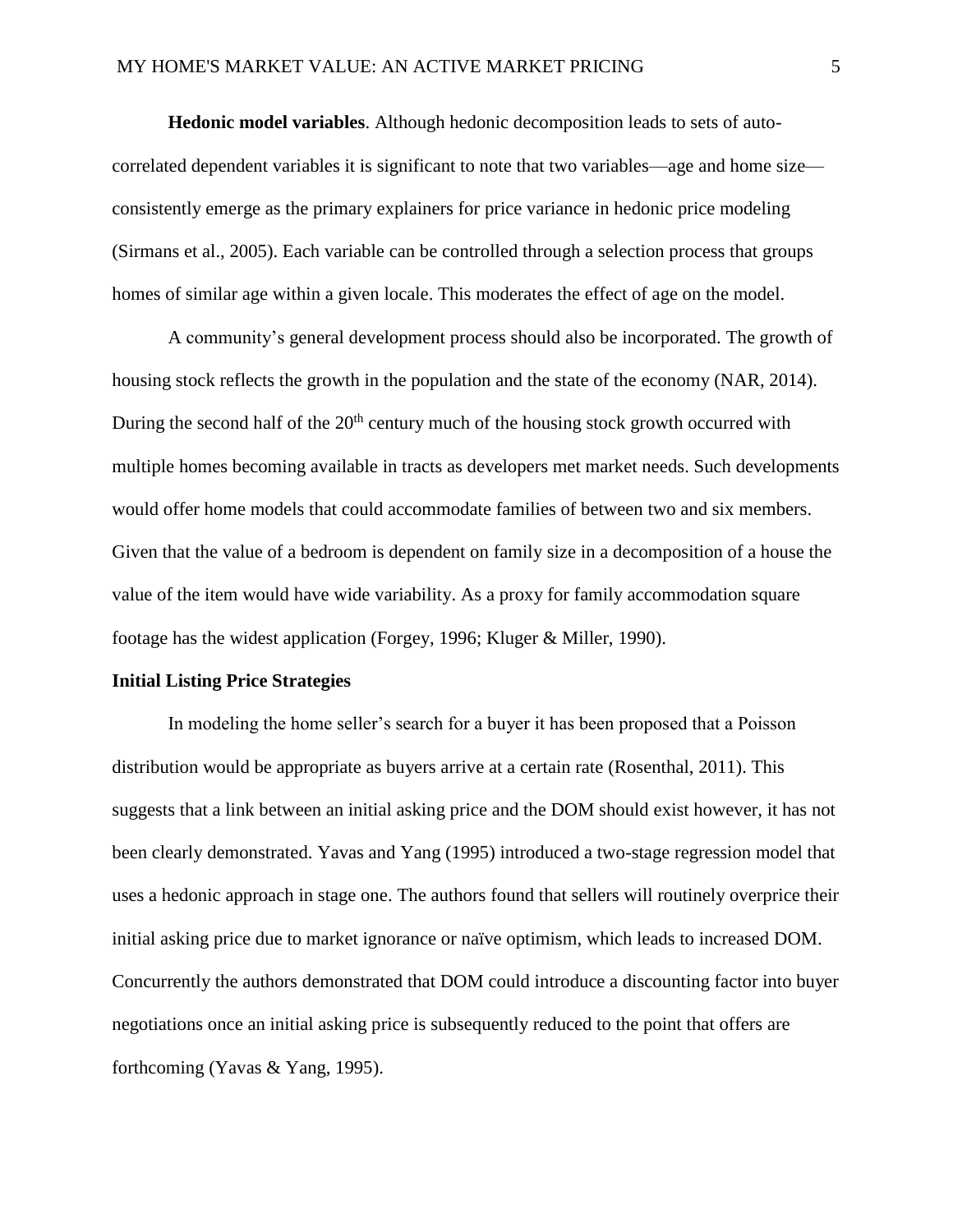These findings parallel an earlier empirical study (Asabere  $\&$  Huffman, 1993) estimating that when DOM exceeds the accepted number, which has hovered around 90 days during recent years (NAR, 2014) sellers will pay a premium of as much as 0.08% per day for each day that the home remains on the market. One outcome of such studies is to ignore the initial asking price to DOM relationship (see Figure 1) given weak measures of the coefficient of determination  $(r^2)$ and leads to settling on a simpler ordinary least squares [OLS] model (Sirmans et al., 2005).

Although DOM is not considered as a variable in these OLS models, a preliminary review supports that modeling decision. Using OLS regression, the initial asking price regressed against the DOM yielded a weak  $r^2$  value of .203. This suggests that the data contains substantial variation as shown in Figure 1.

**Figure 1.**



Initial asking price is the independent variable and DOM the dependent. Simple regression yields a weak  $r^2$  value reflecting the wide variance between \$500,000 and \$700,000 asking prices.

# **Market Transparency**

In actively traded markets such as equities or options, excessive asset pricing does not pose a problem; sellers and buyers are continuously adjusting transparent asked and offered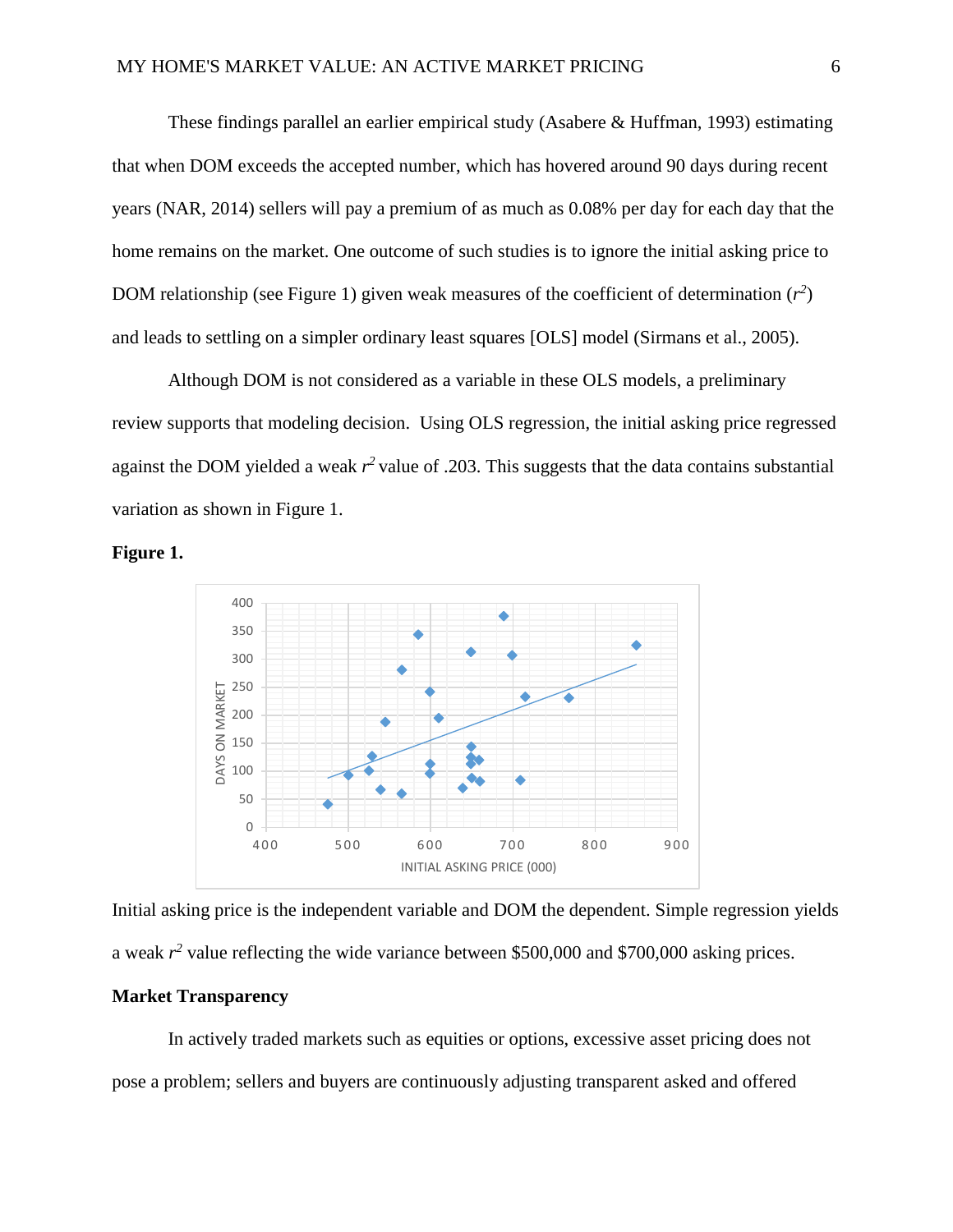prices, which results in sales transactions that minimize each party's exposure to market risk as many sellers and buyers are in the equity market at any moment (Lin & Vandell, 2007).

In contrast, residential real estate transactions are considered to be heterogeneous within decentralized markets that suggest extensive seller searching for a buyer (Lin & Vandell, 2007). This creates a situation where sellers and buyers are adjusting asked and offered prices in the absence of instantaneous market feedback. This state of ignorance is compounded by not seeing a set of asking versus offered prices at any moment in the negotiation process. Real estate agents act as the intermediaries and buyers are strongly discouraged from bidding on more than one property at a time.

When buyers become active in the residential home market much of the initial evaluation of their needs and the availability of housing stock has been determined (NAR, 2014). On average a typical active buyer will view ten properties over a ten week period before moving to a purchase contract (NAR, 2014). Much of the preliminary sorting of properties once handled by personal inspection is now conducted using Internet-based multiple listing services [MLS] (GAO, 2005). The effect is to limit or hide the number of participants in the buyer pool from which sellers are seeking prospects. In essence, in person showings have declined which extends the seller's search time. Additionally, the prospective buyer has been conditioned to expect that properties will remain on the market for longer periods given seller over-market initial asking prices. This situation is compounded with the lack of data regarding asked and offered prices.

#### **Model Data**

Easton is an exurban community approximately 65 miles northeast of Manhattan New York. It is considered within a commutable distance of Manhattan. 75% of the town is not available for development being a part of the Southern Connecticut watershed. The town excludes commercial development with the exception of local farms. Approximately 7200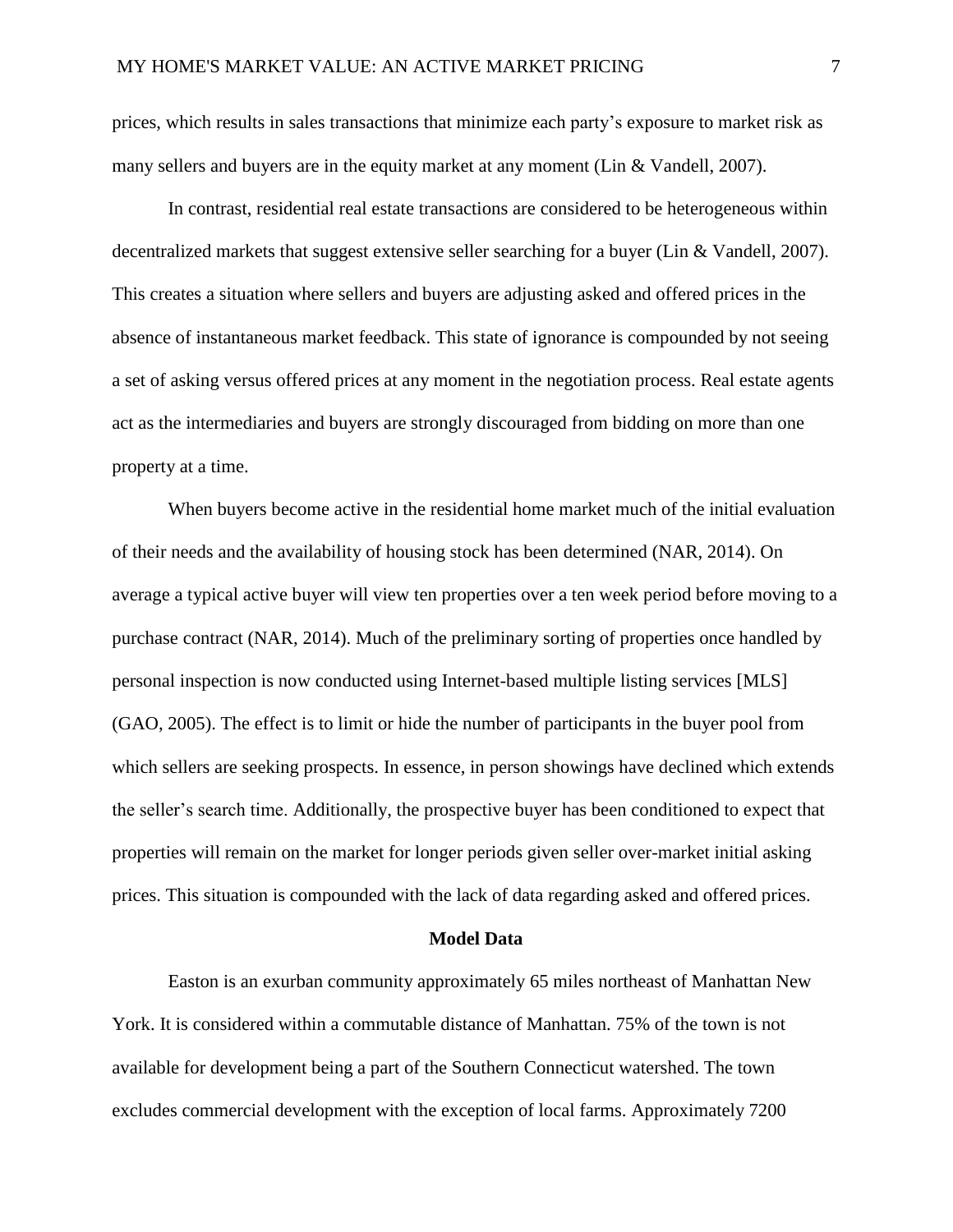residential properties exist in the town and lot sizes range from less than an acre to five or more with three acres being the average.

The "sweet spot" for the Easton \$400k-\$750k single family home market is a 2850 square foot property that sells for \$210.00 per square foot or a closing price of \$598.5k. As property sizes decrease the cost per square foot to build is not directly proportional resulting is a higher per square foot closing price with smaller homes up to the point that the house footprint is too small to build. As an example, a 2000 square foot home may have an average per square foot closing price of \$270.00 with a total closing price of \$540k versus the 2850 square foot home with an average closing price of \$598.5k (see Table 1).

## **Table 1.**

| Address         | Sq. Ft | Init. Ask | Price<br>Reduction/s | Closing<br>Price | Multiple<br>Offers | Days on<br>Market* | Reduced/Init.<br>Ratio | ופי ייכים<br>Reduced<br>Ratio | Closing/Init.<br>Ratio |
|-----------------|--------|-----------|----------------------|------------------|--------------------|--------------------|------------------------|-------------------------------|------------------------|
| 480 Judd        | 1616   | 500       | 0                    | 500              | $\mathbf{0}$       | 93                 | 0.0%                   |                               | 100.0%                 |
| 949 Sport Hill  | 1838   | 545       | 495                  | 465              | 0                  | 188                | 90.8%                  | 93.9%                         | 85.3%                  |
| 134 Wilson      | 1938   | 475       | 0                    | 430              | $\mathbf 0$        | 41                 | 0.0%                   |                               | 90.5%                  |
| 35 Staples      | 1969   | 599.5     | 574.5                | 550              | $\mathbf 0$        | 113                | 95.8%                  | 95.7%                         | 91.7%                  |
| 92 Gate Ridge   | 2030   | 565       | 519                  | 515              | $\mathbf{0}$       | 281                | 91.9%                  | 99.2%                         | 91.2%                  |
| 212 Sport Hill  | 2190   | 649       | 610                  | 600              | $\mathbf 0$        | 313                | 94.0%                  | 98.4%                         | 92.4%                  |
| 286 Morehouse   | 2264   | 539       | 0                    | 530              | 0                  | 67                 | 0.0%                   |                               | 98.3%                  |
| 45 Glovers      | 2308   | 599       | 0                    | 600              | $\mathbf{1}$       | 96                 | 0.0%                   | $\overline{\phantom{a}}$      | 100.2%                 |
| 20 Ridgedale    | 2448   | 564.7     | 0                    | 547.7            | $\mathbf 0$        | 60                 | 0.0%                   | --                            | 97.0%                  |
| 76 Burr         | 2464   | 768       | 620                  | 590              | $\mathbf{0}$       | 231                | 80.7%                  | 95.2%                         | 76.8%                  |
| 89 Far Horizon  | 2512   | 529       | 499                  | 444              | $\mathbf{0}$       | 127                | 94.3%                  | 89.0%                         | 83.9%                  |
| 52 Tersana      | 2574   | 649       | $\mathbf 0$          | 606.1            | $\mathbf{0}$       | 125                | 0.0%                   | $\overline{\phantom{a}}$      | 93.4%                  |
| 729 Morehouse   | 2612   | 650       | 0                    | 615              | $\mathbf{0}$       | 88                 | 0.0%                   | $\overline{\phantom{a}}$      | 94.6%                  |
| 45 Knollcrest   | 2635   | 525       | 525                  | 485              | 0                  | 101                | 100.0%                 | 92.4%                         | 92.4%                  |
| 14 Virgina      | 2728   | 709       | 0                    | 720              | $\mathbf{1}$       | 84                 | 0.0%                   | $\overline{a}$                | 101.6%                 |
| 50 Deepwood     | 2967   | 659       | 649                  | 630              | $\mathbf 0$        | 120                | 98.5%                  | 97.1%                         | 95.6%                  |
| 22 Division     | 3000   | 850       | 725                  | 723.8            | $\mathbf 0$        | 325                | 85.3%                  | 99.8%                         | 85.2%                  |
| 8 Vista         | 3000   | 689       | 569                  | 525              | $\mathbf 0$        | 377                | 82.6%                  | 92.3%                         | 76.2%                  |
| 19 Gregory Farm | 3010   | 599       | 590                  | 576              | 0                  | 242                | 98.5%                  | 97.6%                         | 96.2%                  |

Easton, CT Properties Sold During the Past Twelve Months Ranked By Total Square Footage

Closing/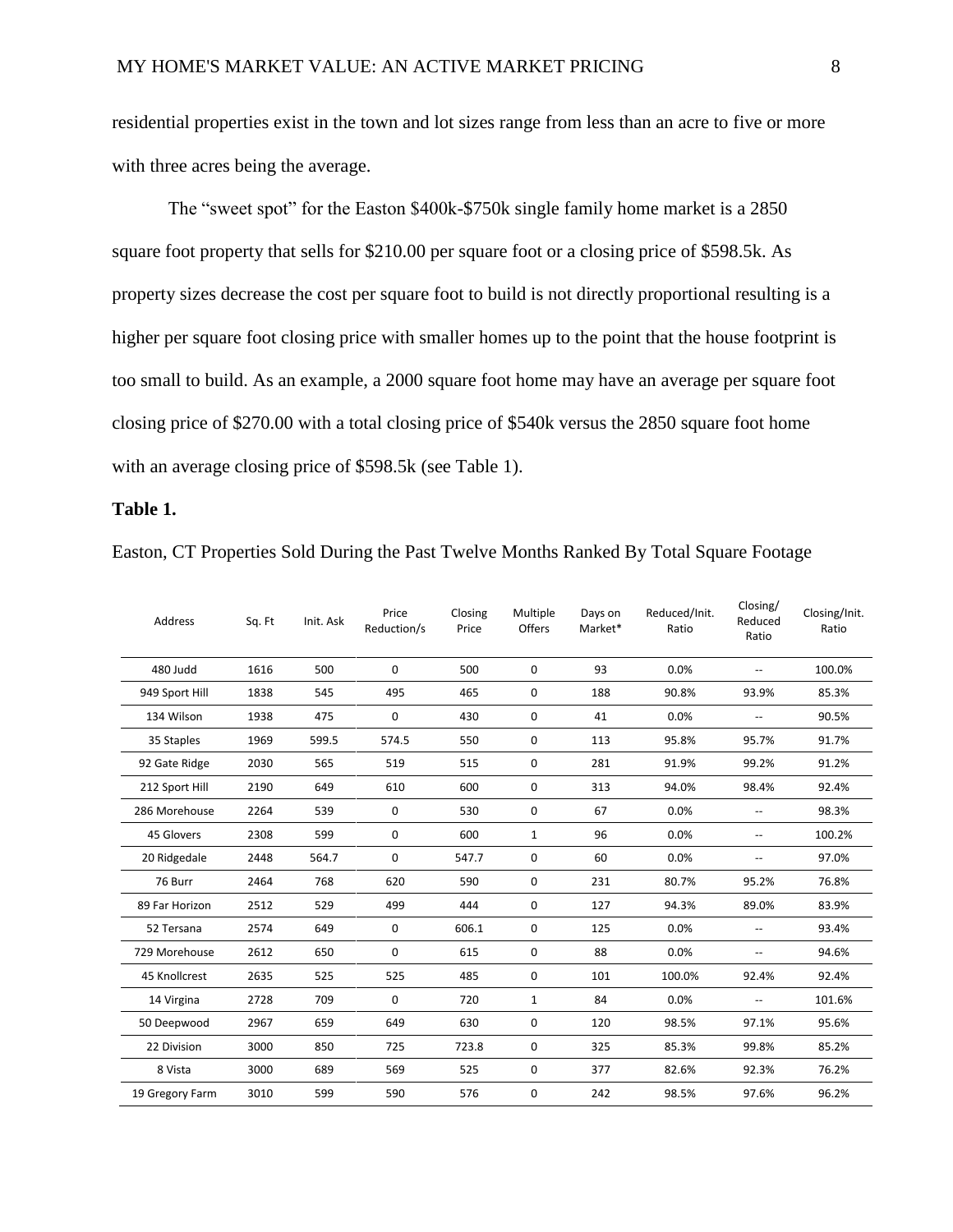| 30 Reilly          | 3087 | 649   | $\mathbf 0$ | 622 | $\mathbf 0$ | 113 | 0.0%  | $- -$                                 | 95.8%  |
|--------------------|------|-------|-------------|-----|-------------|-----|-------|---------------------------------------|--------|
| 200 Mile<br>Common | 3150 | 715   | 699         | 680 | $\mathbf 0$ | 233 | 97.8% | 97.3%                                 | 95.1%  |
| 65 Hunting Ridge   | 3321 | 639   | $\mathbf 0$ | 620 | $\mathbf 0$ | 70  | 0.0%  | $\qquad \qquad -$                     | 97.0%  |
| 155 Staples        | 3370 | 610   | 0           | 610 | 0           | 195 | 0.0%  | $\hspace{0.05cm}$ – $\hspace{0.05cm}$ | 100.0% |
| 36 Meadow<br>Ridge | 3503 | 699   | 649         | 614 | $\mathbf 0$ | 307 | 92.8% | 94.6%                                 | 87.8%  |
| 115 Vista          | 3530 | 659.9 | 644.9       | 621 | 0           | 82  | 97.7% | 96.3%                                 | 94.1%  |
| 33 Reilly          | 3697 | 649.5 | $\mathbf 0$ | 590 | $\mathbf 0$ | 144 | 0.0%  | $\hspace{0.05cm}$ – $\hspace{0.05cm}$ | 90.8%  |
| 17 Drewbarrie      | 4227 | 585   | 530         | 530 | 0           | 344 | 90.6% | 100.0%                                | 90.6%  |

### **The Model**

The Active Market model brings together the seller's desire to optimize the initial asking price and the buyer's desire to avoid paying a purchase premium. The objective of the model is to improve the efficiency of the residential real estate market by providing all parties with nontechnical visual tools based on readily available sales data. This model entails using recent residential sales data to determine a ratio of closing price to square footage sold. The use of this ratio works to minimize any problem with heteroscedasticity in evaluating sales of properties of varying sizes. The issue of heteroscedasticity arises when independent variables used in the regression demonstrate variance among their respective dispersions (Sirmans et al., 2005).

Properties sold during a twelve month period—July 2013-July 2014—with initial asking prices between \$400k and \$750k were drawn from the national Listingbook database for Easton, Connecticut (Listingbook Website, n.d.); a total of 27 properties. Properties identified with a sales price in excess of the asking price, no interim asking price adjustment and a DOM less than the 90 day average (NAR, 2014) were not included. Two such properties were found and removed from the data. The remaining sales data were used in the construction of the model.

To increase data homogeneity sales were analyzed in like groups as a function of total square footage. This application of a nearest neighbor concept is consistent with statistical learning methods. As the absolute closing price increases the closing price to square foot ratio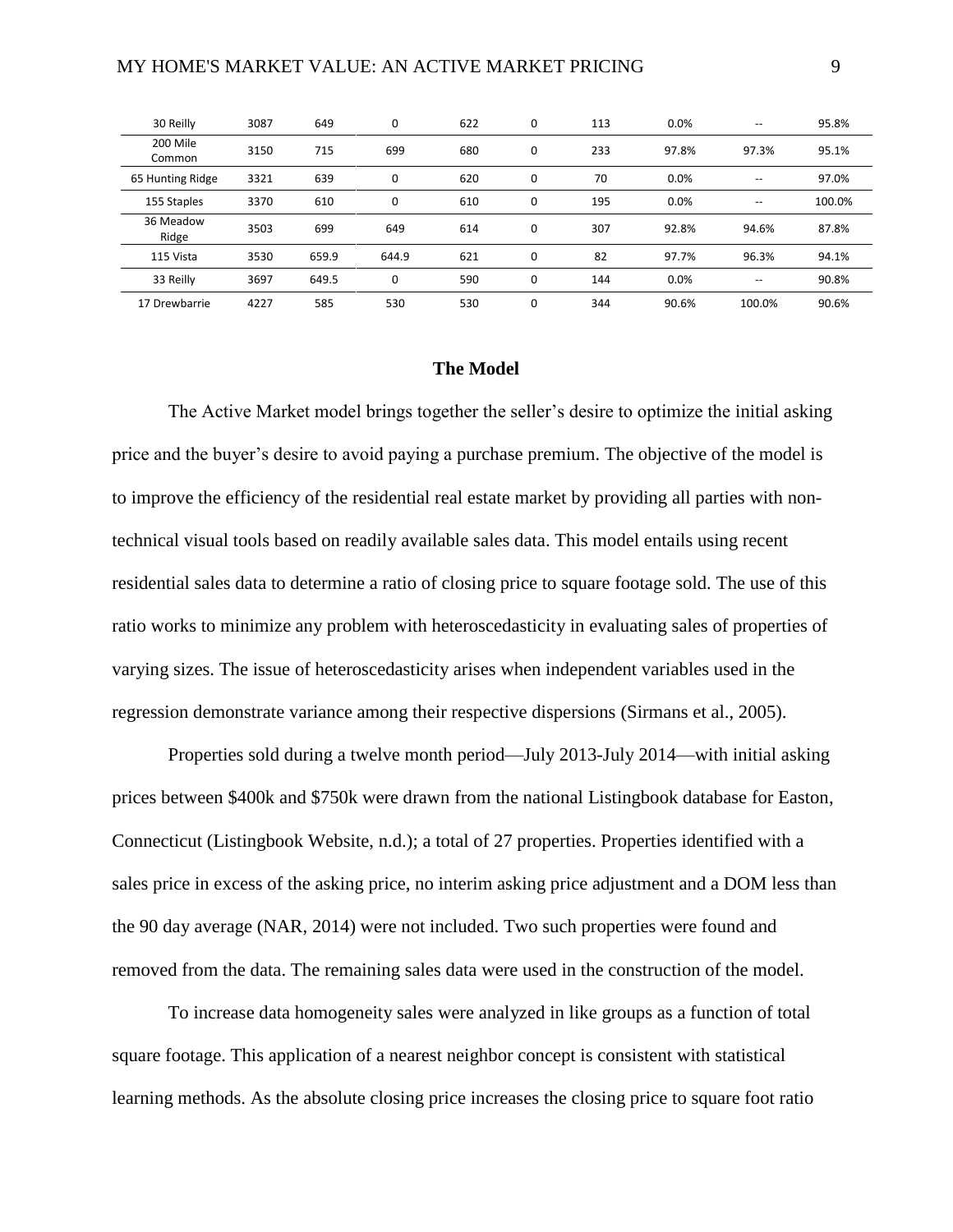declines. This declining ratio reflects the fact that as a house gets bigger not all components increase in value at the same rate. For example, when the house size increases to accommodate a larger family this may result in additional bedrooms and perhaps greater common space area. However, the increase is not linear as such as the quality of the kitchen may not increase concurrently.

A third degree polynomial regression was used to map and regress closing prices per square foot on the square footage of homes sold in the market. The model explained 68% of the variation of the regression which is considered to be strong (Sirmans et al., 2005). The literature supports the use of a single variable in explaining pricing variance; multivariable analysis is not additive to modeling asking price variance. The resulting model follows:

## *Price/Sq. Ft. = Constant - 0.05412 Sq. Ft. - 7.615e-06 Sq. Ft.<sup>2</sup> + 1.745e-09 Sq. Ft.<sup>3</sup>*

This model allows sellers to view an active market and determine where their initial asking price will place them relative to recent sales of houses of similar size. This provides the seller with control of the DOM versus any premium that they may want to seek. Concurrently, the model allows buyers to view any market activity and to measure the premium being asked for by sellers versus other active listings (see figure 2).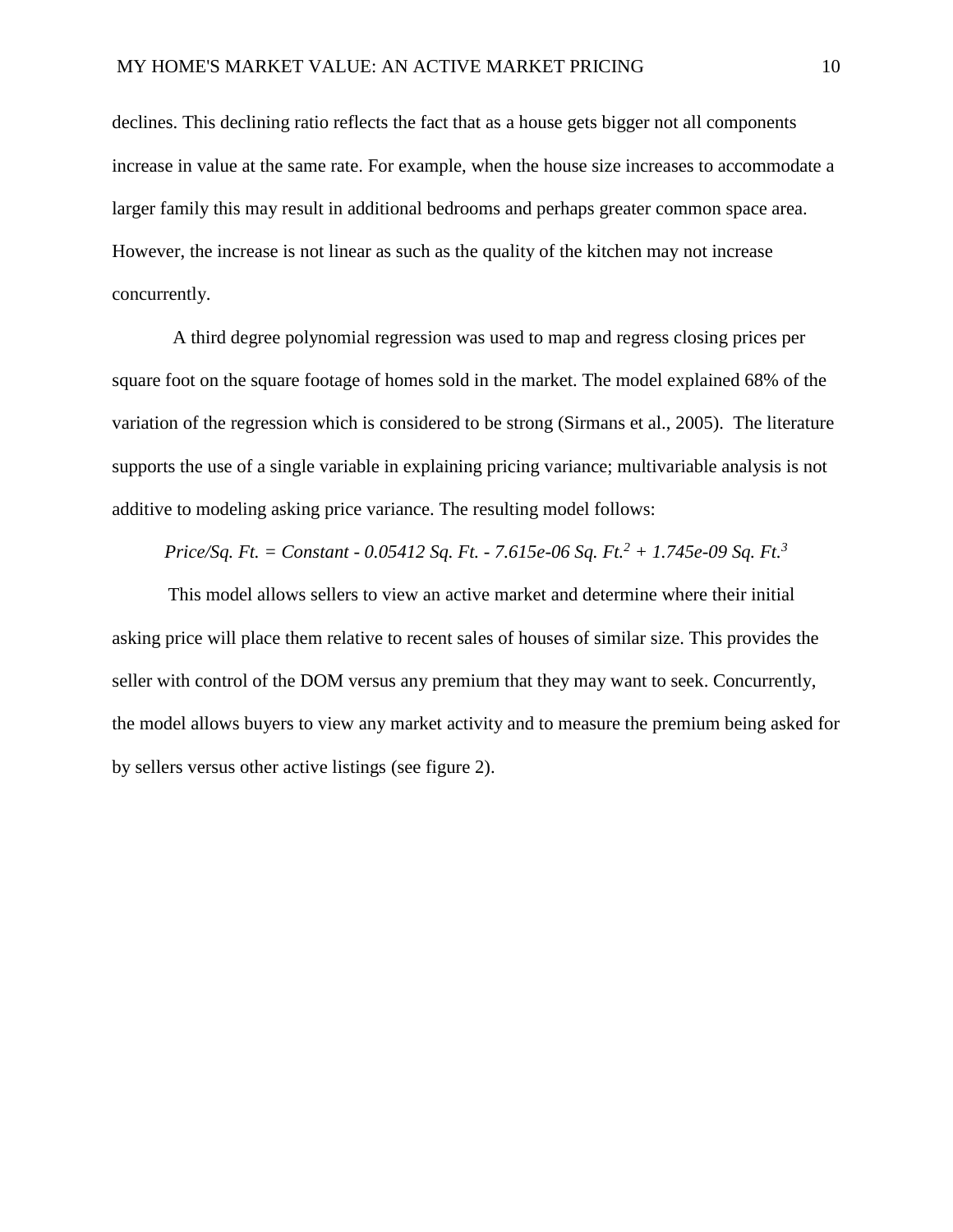





Following the modeling of the data Table 2 highlights the discontinuous nature of buyer activity in the market. Using 2000 square feet for a comparison, the upper and lower limits demonstrate that a modest drop in the per square foot asking price will significantly reduce the number of days that this average home is on the market.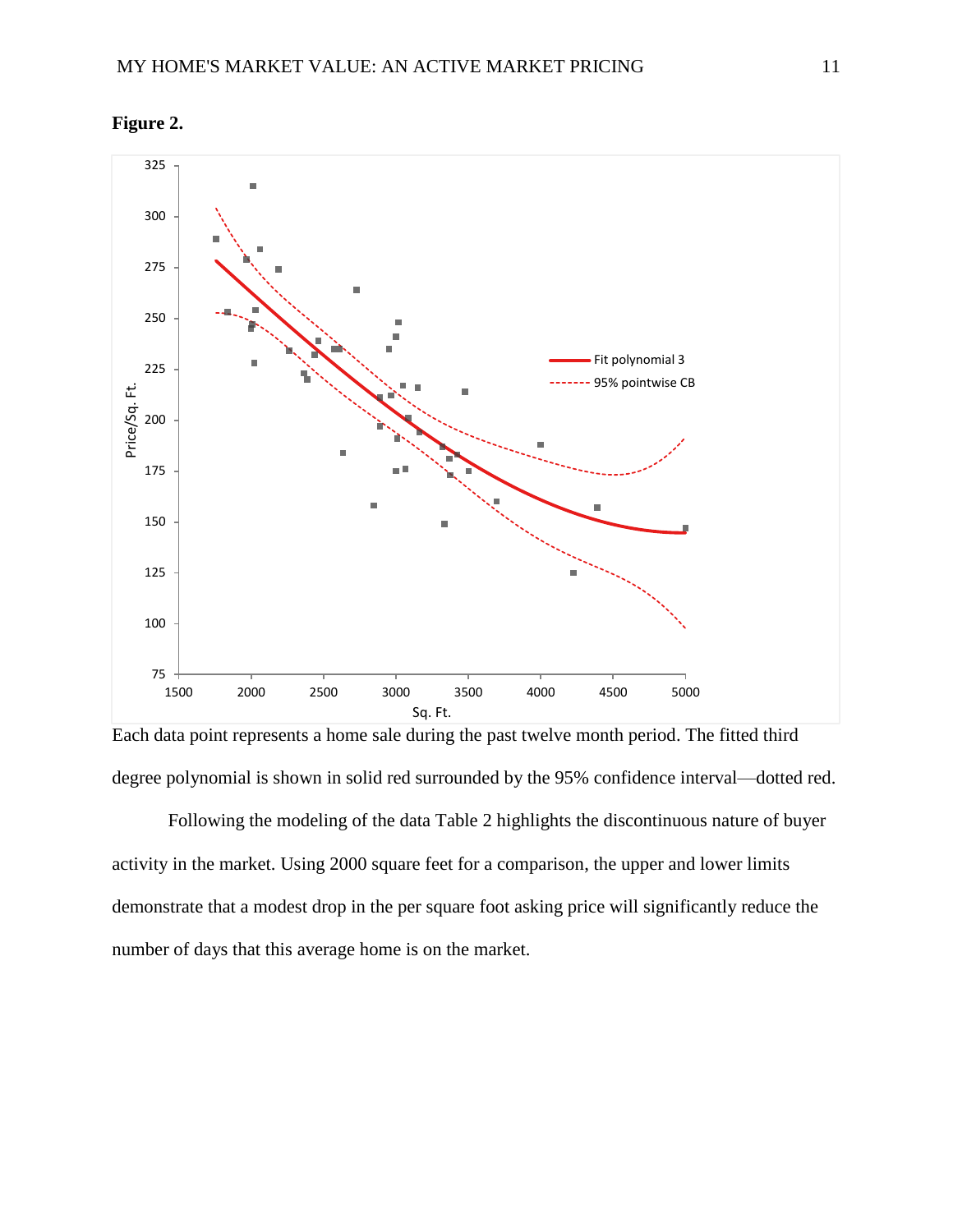## **Table 2**.

| Source                         | <b>Resulting Per</b><br>Square Foot Price on Market | Net Days |  |  |
|--------------------------------|-----------------------------------------------------|----------|--|--|
| Upper<br>Confidence<br>Limit   | \$280.00/s.f.                                       | 269 days |  |  |
| Market average<br>at 2000 s.f. | \$265.00/s.f.                                       | 169 days |  |  |
| Lower<br>Confidence<br>Limit   | \$250.00/s.f.                                       | 38 days  |  |  |

Per Square Foot/DOM Easton \$400k-\$750k Real Estate Analysis

Using this model sellers can assess where the market is active in terms of sales based on the square footage offered. Similarly buyers can note where the market is active in terms of the square footage that they are interested in. Given this additional information regarding where the market is active, buyers will feel greater confidence in making offers and sellers will see the basis for the buyer's offer. This facilitates a more efficient negotiation process without violating seller – agent and buyer – agent confidentiality.

## **Model Validation**

Three homes around 2000 square feet that had sold and three homes of similar size that were actively on the market were compared to determine the model's ability to predict the per square foot closing price and the resulting DOM (Table 3).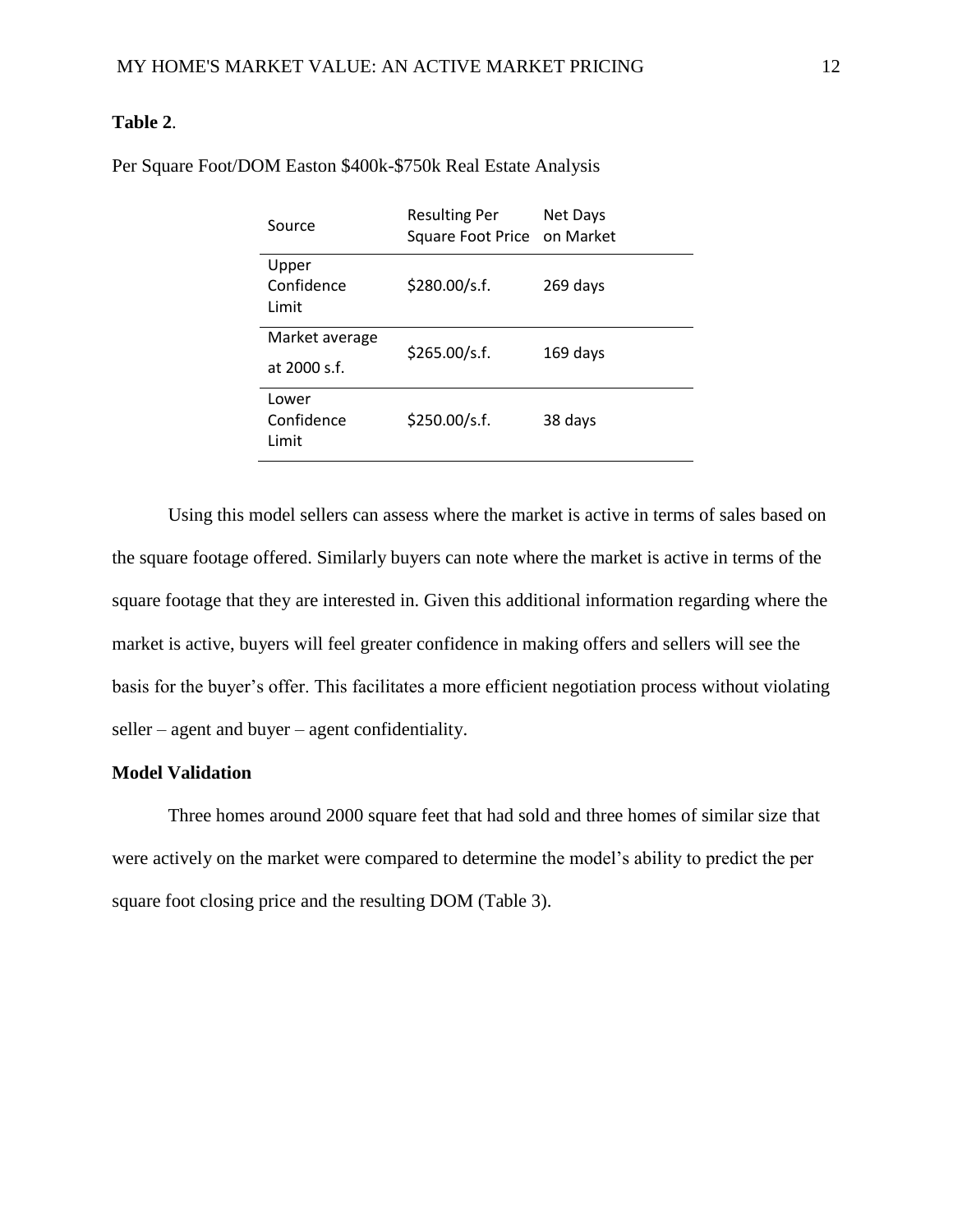# **Table 3.**

| <b>Address</b>       | Sq.<br>Ft. | Init.<br>Ask | Initial<br>Asking<br>Price<br>per Sq.<br>Ft. | Closing<br>Price | Closing<br>Price<br>per Sq.<br>Ft. | Days<br>on<br>Market<br>(total) | Closing/Init.<br>Ratio |
|----------------------|------------|--------------|----------------------------------------------|------------------|------------------------------------|---------------------------------|------------------------|
| 35<br><b>Staples</b> | 1969       | 599.5        | \$304.47                                     | 550              | \$279.33                           | 113                             | 91.7%                  |
| 92 Gate<br>Ridge     | 2030       | 565          | \$278.83                                     | 515              | \$253.69                           | 281                             | 91.2%                  |
| 134<br>Wilson        | 1938       | 475          | \$245.10                                     | 430              | \$221.88                           | 41                              | 90.5%                  |

Easton Properties (1930-2030 sq. ft.) sold in the Past 12 Months

Given significantly above initial asking price amounts it is clear that when square foot prices exceed a certain level there is a significant negative effect on DOM.

The three active homes were of similar size in square footage and lot size. Each home was plotted on the original graph depicting the data for the Easton market (Figure 3).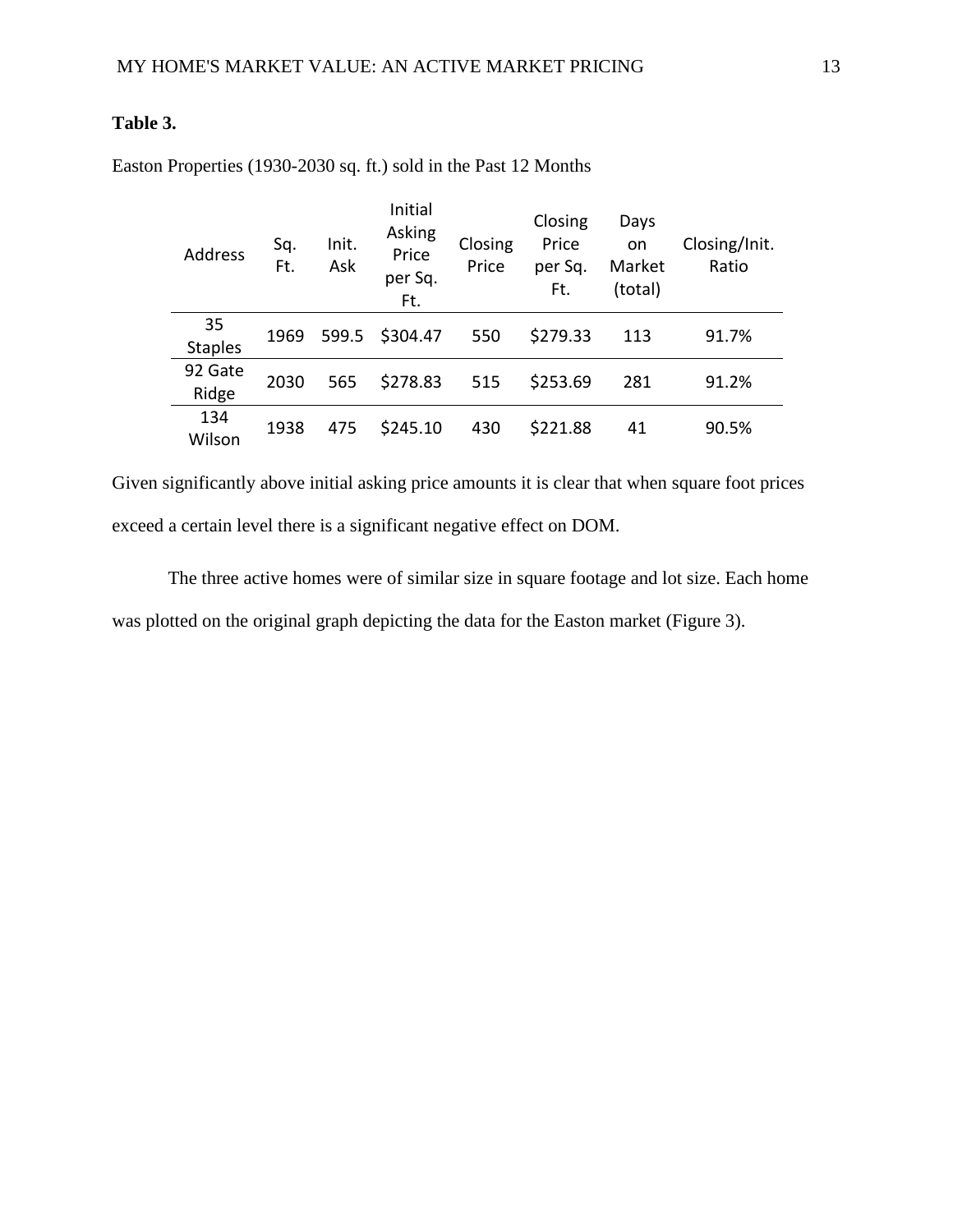

**Figure 3**.

Of the three homes one—86 Tersana—sold for its asking price in 26 DOM. The asking price was set at the lower 95% confidence interval boundary. In contrast 150 Far Horizon set the initial asking price significantly above the upper 95% confidence interval. It received no offers until the asking price was reduced to close to the upper 95% confidence interval and it closed at the 95% confidence interval boundary. 121 Tersana closed after 39 days on the market after the seller accepted a significantly lower offer versus the asking price. The closing price was at the upper 95% confidence interval boundary.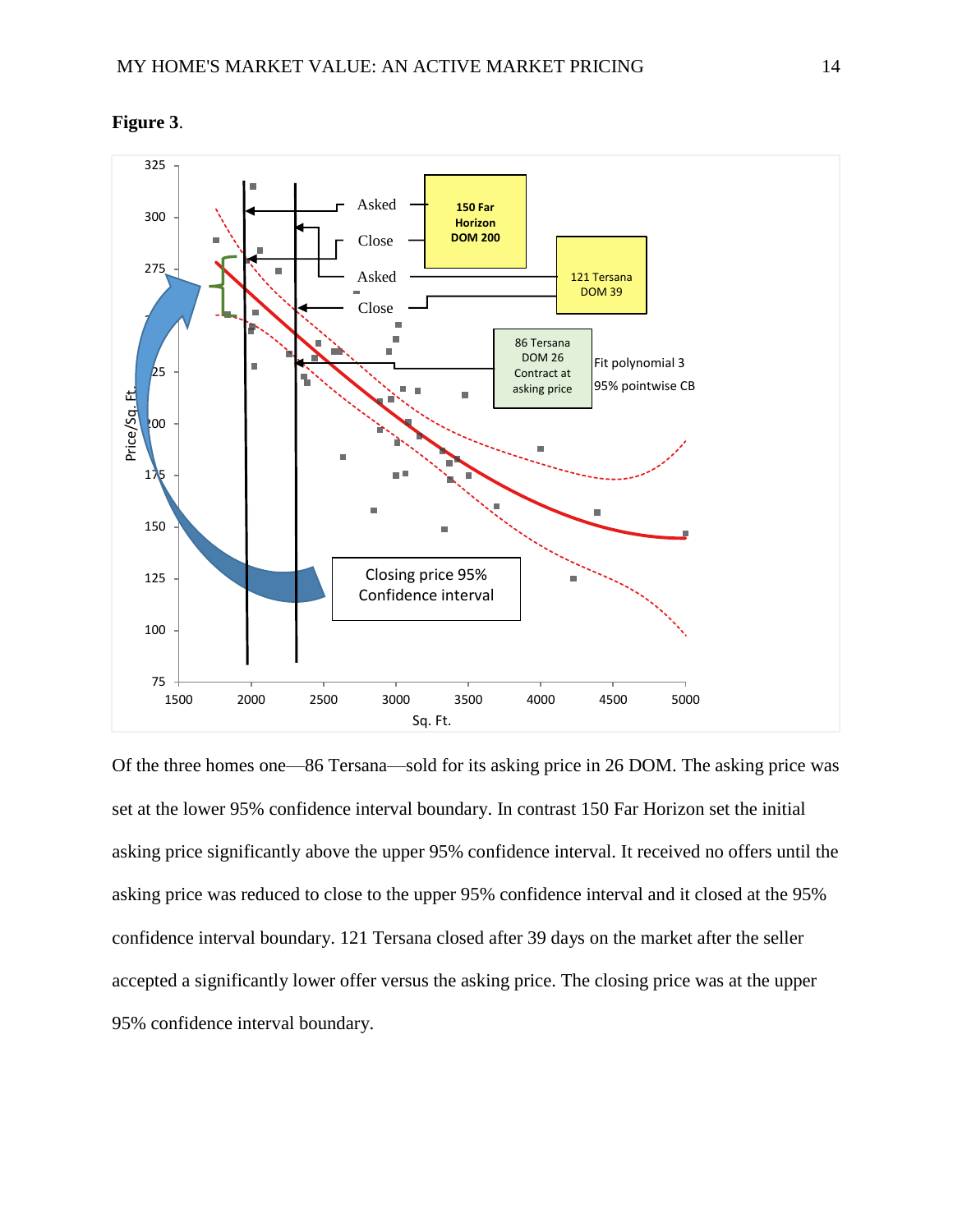#### **Conclusion**

The residential real estate market has stabilized in the five years following the financial crisis of 2008 although price growth remains stagnant (NAR, 2014). In an effort to secure new owner-occupied home sales listings, real estate agents have allowed sellers to set initial asking prices that do not reflect the structural change that has occurred in the market. Similarly buyers do not want to pay a premium over the market price when they may not be able to recover it through market price appreciation. Essentially this situation has introduced additional uncertainty into the market that is exacerbated by the lack of market transparency.

Despite this increased buyer uncertainty real estate agents continue to use some variation of the accepted hedonic pricing model to help sellers determine an initial asking price (Sirmans, Macpherson, & Zietz, 2005). The literature supports that the application has shortcomings, which may have been hidden by the ebullience of the pre-2008 market. This is coupled with sellers who are using already inflated initial asking prices provided by agents when making their own initial asking price decisions.

The objective in developing the model was to examine how market uncertainty can be reduced as measured in listing times or DOM and market transparency. Using property closing prices per square foot in lieu of actual prices controls for heteroscedasticity; the model is further moderated with the use of data from a community where the properties being offered are homogenous. Lastly, rather than rely on a set of variables that may be highly correlated resulting in artificially high correlation coefficients, the model takes advantage of a non-linear third degree polynomial computational approach.

Building this model with the training data from the Easton community demonstrated that when sellers set too high a price vis-à-vis the closing prices for similar properties it results in no offers prior to asking price reductions. This is to be expected given the discrete variable nature of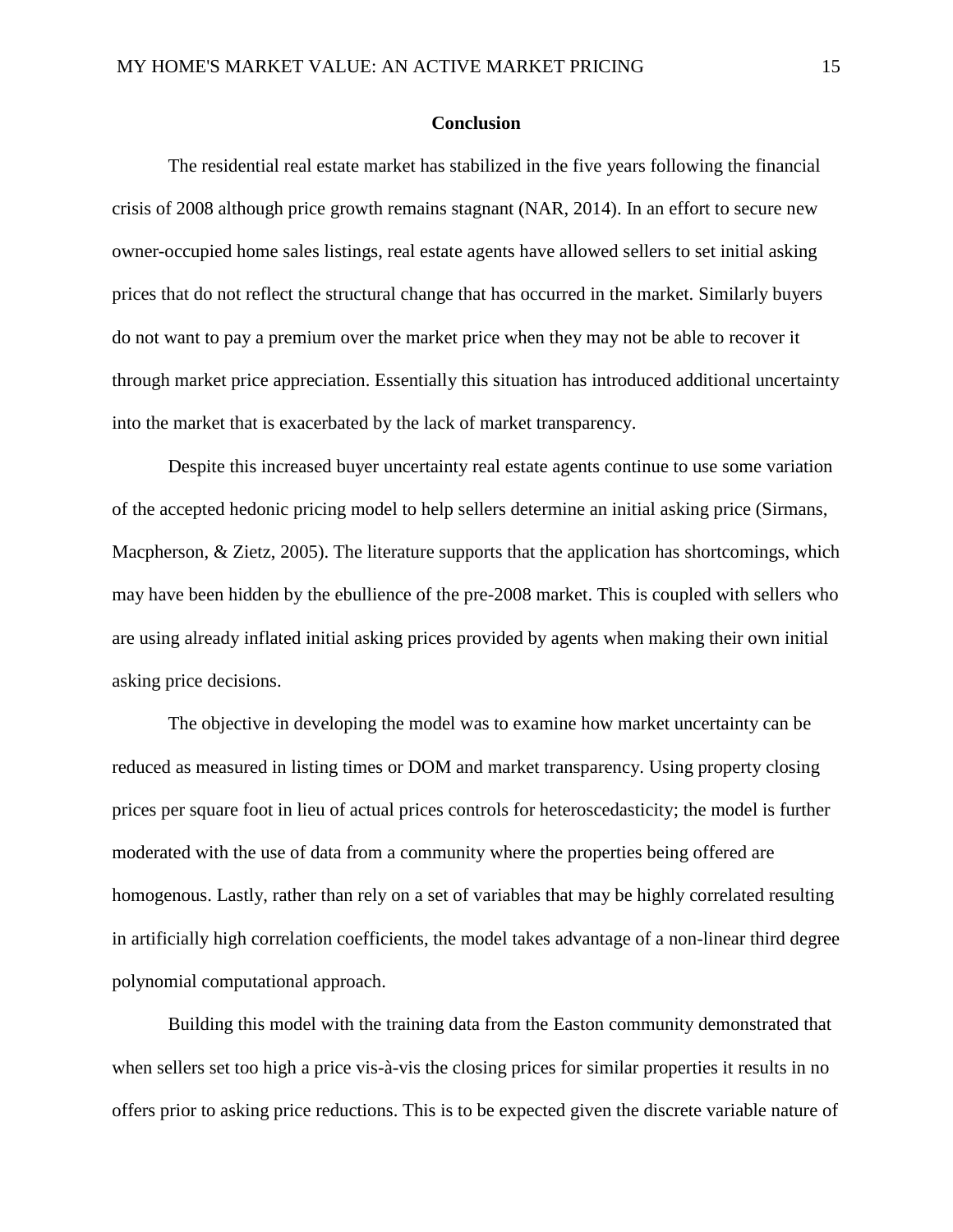asked and offered prices. This model allows sellers to view an active market and determine where their initial asking price will place them relative to recent sales of houses of similar size. The model can also benefit the agent who is working to get the seller to an initial asking price that will generate foot traffic and offers. The model provides buyers with a realistic view on what premium they may have to pay to close on a property.

The model was tested using three homes around 2000 square feet that had sold and three homes of similar size that were actively on the market. Following the selling process for the three active homes validated the model's ability to predict initial asking price points that generate offers while maximizing the seller premium that buyers are willing to pay in today's real estate market. It was clear that the homes that were in line with the model fared better in terms of closing price and DOM.

This model represents a first investigation in this area of single variable polynomial correlation. The dependent variable of closing price per square foot needs validation across a larger pool of properties as well as testing across markets of greater diversity in housing stock. That said, it appears to hold promise in meeting its objective of reducing DOM and increasing market transparency.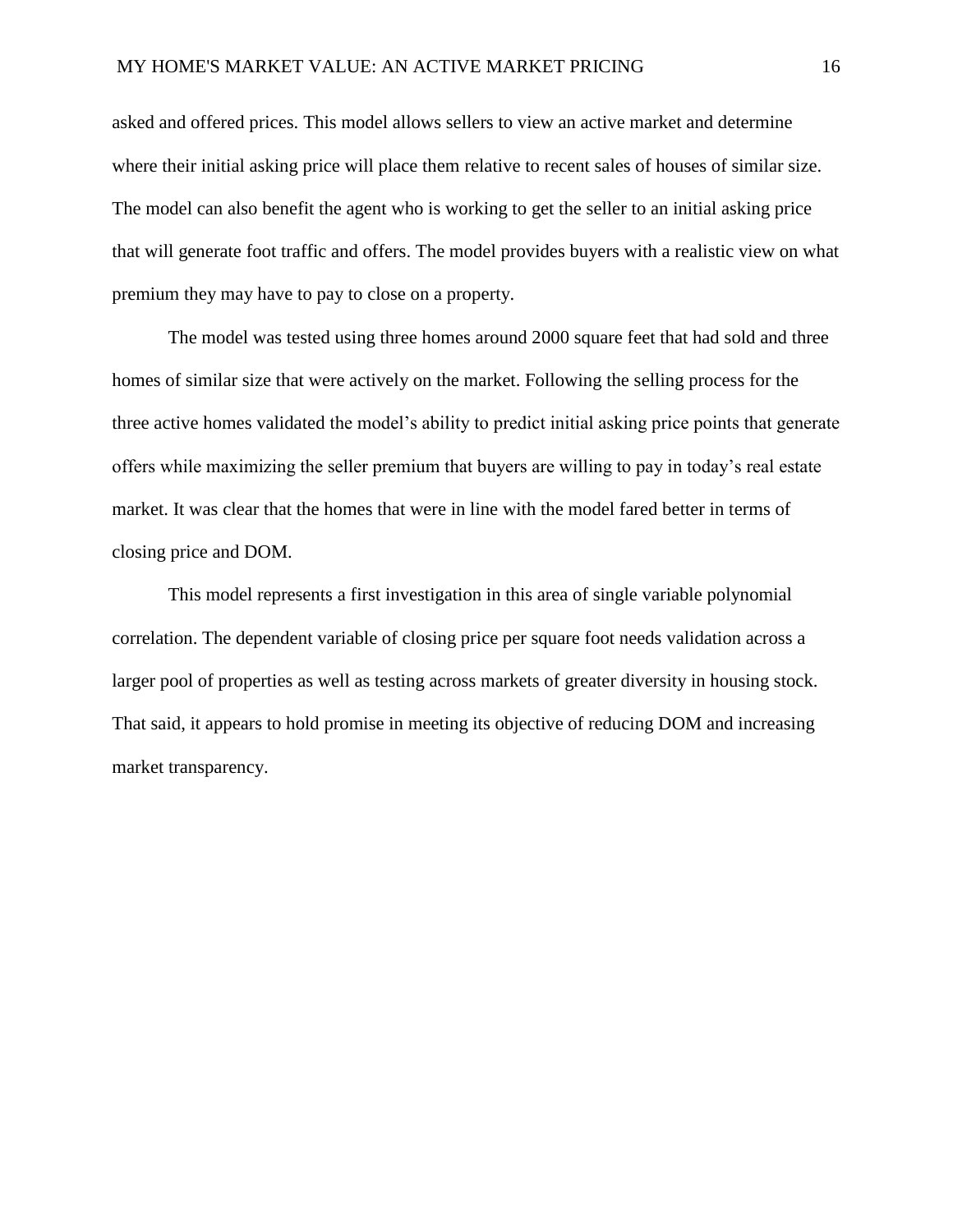#### References

- Asabere, P. K., & Huffman, F. E. (1993, Nov.). The impact of settlement period on sales price. *Journal of Real Estate Finance & Economics*, *7*(3), 213-319. Retrieved from http://pages.jh.edu/jrer/
- Bureau of Labor Statistics. (2013). *Occupational Employment and Wages, May 2013* [Government spreadsheet]. Retrieved from http://www.bls.gov/oes/current/oes419022.htm#st
- Changha, J., Soydemir, G., & Tidwell, A. (2014, Apr-Jun). The U.S. housing market and the pricing of risk: Fundamental analysis and market sentiment. *Journal of Real Estate*, *36*(2), 187-219. Retrieved from http://pages.jh.edu/jrer/
- Forgey, F. A. (1996). Search and liquidity in single family housing. *Real Estate Economics*, *24*(1), 273-292. Retrieved from www.realestateeconomics.com
- Kluger, B. D., & Miller, N. G. (1990). Measuring real estate liquidity. *Journal of the American Real Estate and Urban Economics Association*, *16*(1), 213-237. Retrieved from http://areuea.org/
- Lin, Z., & Vandell, K. D. (2007, Fall). Illiquidity and pricing biases in the real estate market. *Real Estate Economics*, *35*(3), 291-330. http://dx.doi.org/10.1111/j.1540- 6229.2007.00191.x

Listingbook Website. (n.d.). http://www.listingbook.com/home/

- McMillen, D. P. (2012, Winter). Repeat sales as a matching estimator. *Real Estate Economics*, *40*(4), 743-771. http://dx.doi.org/10.1111/j.1540-6229.2012.00343.x
- National Association of Realtors. (2014). *Profile of home buyers and sellers*. Retrieved from http://www.realtor.org/